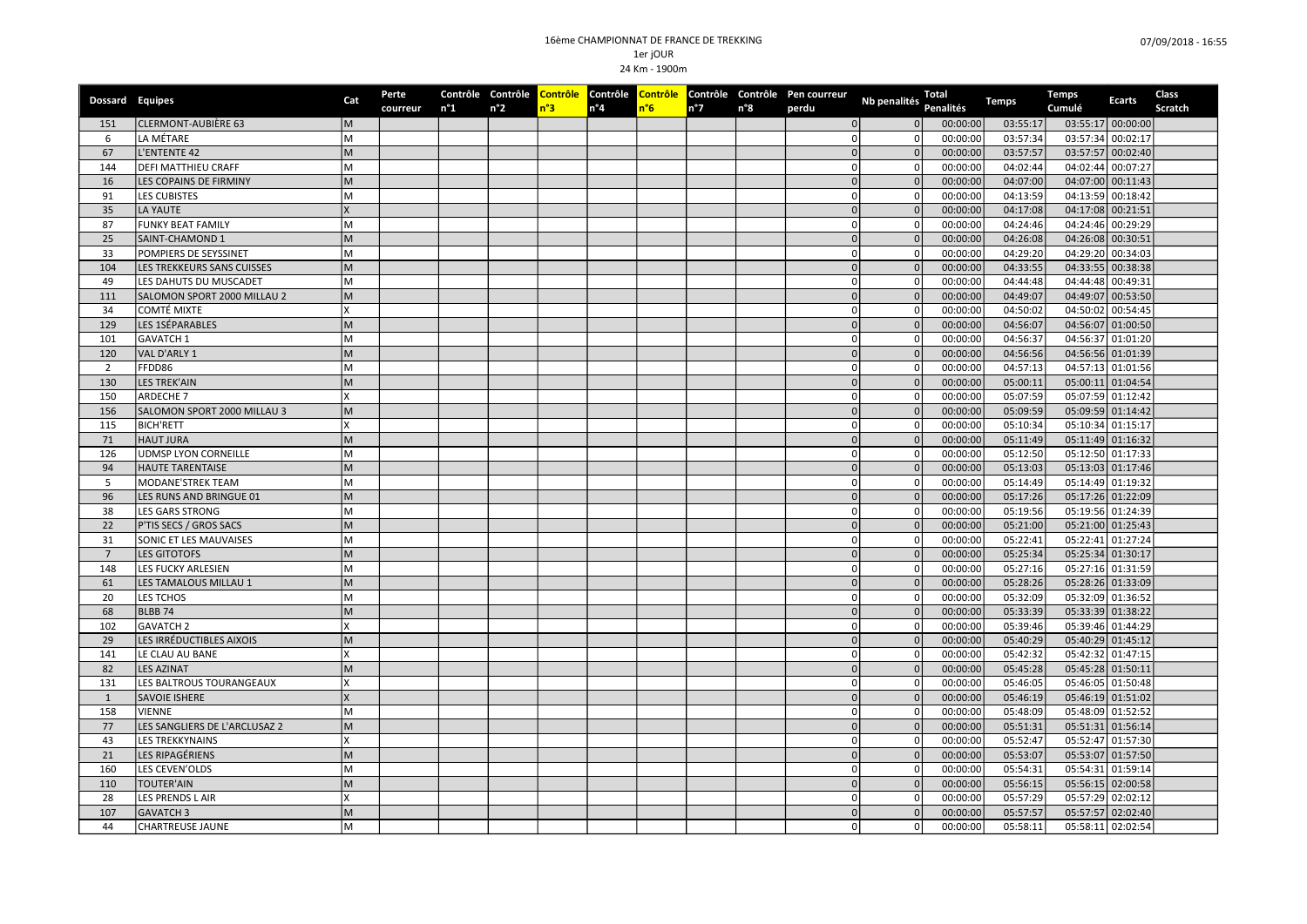| 8              | RAPÉ-SAUCISSON-SARASSON     | lм  |  |  |  |  | $\Omega$       | $\overline{0}$ | 00:00:00 | 05:58:24 | 05:58:24 02:03:07    |  |
|----------------|-----------------------------|-----|--|--|--|--|----------------|----------------|----------|----------|----------------------|--|
| 95             | <b>ANJOU FEU</b>            | lм  |  |  |  |  | $\overline{0}$ | $\overline{0}$ | 00:00:00 | 06:00:48 | 06:00:48 02:05:31    |  |
| 97             | LES FOUS LA CHTOUILLE 01    | lм  |  |  |  |  | $\Omega$       | $\Omega$       | 00:00:00 | 06:01:41 | 06:01:41 02:06:24    |  |
| 41             | LA FIST'TEAM                | lм  |  |  |  |  | 0 l            | οI             | 00:00:00 | 06:03:14 | 06:03:14 02:07:57    |  |
| 60             | SAINT CHAMOND 2             | lχ  |  |  |  |  | 0              | 0              | 00:00:00 | 06:03:20 | 06:03:20 02:08:03    |  |
| 103            | TEAM CH'TO                  | M   |  |  |  |  | 0l             | $\overline{0}$ | 00:00:00 | 06:05:16 | 06:05:16 02:09:59    |  |
| 19             | <b>BEE HAPPY</b>            |     |  |  |  |  | $\Omega$       | $\overline{0}$ | 00:00:00 | 06:07:28 | 06:07:28 02:12:11    |  |
| 70             | LES MALES VOIS Y            | lм  |  |  |  |  | $\Omega$       | οI             | 00:00:00 | 06:11:09 | 06:11:09 02:15:52    |  |
| 69             | LES CROZETS GIRONDINS       | Ιx  |  |  |  |  | $\Omega$       | $\Omega$       | 00:00:00 | 06:14:07 | 06:14:07 02:18:50    |  |
| 98             | LES AZYMUTÉS DE G1          | lм  |  |  |  |  | $\Omega$       | 0              | 00:00:00 | 06:14:28 | 06:14:28 02:19:11    |  |
| 86             | CHAMALIÉRES                 | lx  |  |  |  |  |                | $\Omega$       | 02:00:00 | 04:15:05 | 06:15:05 02:19:48    |  |
| 89             | LES MADE IN 77              | lм  |  |  |  |  | 0 I            | 0              | 00:00:00 | 06:15:22 | 06:15:22<br>02:20:05 |  |
| 75             | <b>TEAM 45 ORLEANS</b>      | lм  |  |  |  |  | $\Omega$       | 0              | 00:00:00 | 06:15:37 | 06:15:37 02:20:20    |  |
| 93             | FPT4                        | M   |  |  |  |  | $\Omega$       | οI             | 00:00:00 | 06:15:44 | 06:15:44 02:20:27    |  |
| 24             | <b>BOUQUET'AIN</b>          | lм  |  |  |  |  | $\overline{0}$ | $\overline{0}$ | 00:00:00 | 06:15:57 | 06:15:57 02:20:40    |  |
| 74             | PASSY VITE LES FILLES       | Ιx  |  |  |  |  | $\overline{0}$ | οI             | 00:00:00 | 06:17:31 | 06:17:31 02:22:14    |  |
| 119            | LES COPAINS DU PLATEAU      | lм  |  |  |  |  | $\Omega$       | $\Omega$       | 00:00:00 | 06:19:10 | 06:19:10 02:23:53    |  |
| 118            | LES DAHUS74                 | lχ  |  |  |  |  | 0 l            | οI             | 00:00:00 | 06:19:17 | 06:19:17 02:24:00    |  |
| 83             | LES BRÉVALOIS 1             | lм  |  |  |  |  | 0l             | $\overline{0}$ | 00:00:00 | 06:23:02 | 06:23:02 02:27:45    |  |
| 46             | LES PEAUX DE CHAMOIS        | lχ  |  |  |  |  | 0 I            | 0              | 00:00:00 | 06:29:07 | 06:29:07 02:33:50    |  |
| $\overline{3}$ | J'TE RAMÈNE                 | Ιx  |  |  |  |  | 0              | $\overline{0}$ | 00:00:00 | 06:31:25 | 06:31:25 02:36:08    |  |
| 11             | <b>GRENOBLE</b>             | M   |  |  |  |  |                | οI             | 02:00:00 | 04:40:07 | 06:40:07 02:44:50    |  |
| 14             | <b>LES BELUGAS</b>          | lм  |  |  |  |  | $\Omega$       | 0              | 00:00:00 | 06:44:04 | 06:44:04 02:48:47    |  |
| 123            | LES CÉVÉNOLS                | lм  |  |  |  |  | $\overline{0}$ | 0              | 00:00:00 | 06:45:22 | 06:45:22 02:50:05    |  |
| 124            | <b>ALIGOT FOREVER</b>       | lχ  |  |  |  |  | $\Omega$       | $\overline{0}$ | 00:00:00 | 06:45:31 | 06:45:31 02:50:14    |  |
| 108            | PHACOCHERE                  | lм  |  |  |  |  | 0              | οI             | 00:00:00 | 06:47:49 | 06:47:49 02:52:32    |  |
| 65             | <b>LES VIRYSANS</b>         | lχ  |  |  |  |  | 0              | $\overline{0}$ | 00:00:00 | 06:48:13 | 06:48:13 02:52:56    |  |
| 142            | LES SAUCISSONS MORVANDIAUX  | lм  |  |  |  |  | 0              | 0              | 00:00:00 | 06:49:19 | 06:49:19 02:54:02    |  |
| 152            | <b>ARVIAIX</b>              | Ιx  |  |  |  |  | 0              | $\mathbf{1}$   | 02:00:00 | 04:51:39 | 06:51:39 02:56:22    |  |
| 40             | MIRABELLEUX                 | lм  |  |  |  |  | $\Omega$       | οI             | 00:00:00 | 06:52:14 | 06:52:14 02:56:57    |  |
| 105            | LES SCOTCHETTES             |     |  |  |  |  | $\Omega$       | $\overline{0}$ | 00:00:00 | 06:52:16 | 06:52:16 02:56:59    |  |
| 37             | FOREZFIRMVALLÉE             | lм  |  |  |  |  | 0 l            | $\overline{0}$ | 00:00:00 | 06:52:30 | 06:52:30 02:57:13    |  |
| 51             | <b>DOMANCY</b>              | M   |  |  |  |  | $\Omega$       | 0              | 00:00:00 | 06:54:30 | 06:54:30 02:59:13    |  |
| 42             | <b>HDR 90</b>               | lм  |  |  |  |  | 0 l            | οI             | 00:00:00 | 06:55:30 | 06:55:30 03:00:13    |  |
| 143            | <b>LES AS'TREKMEN</b>       | lм  |  |  |  |  | 0              | 0              | 00:00:00 | 06:57:00 | 06:57:00 03:01:43    |  |
| 55             | RAID BOULES KALAMARS        | lм  |  |  |  |  | 0              | $\overline{0}$ | 00:00:00 | 06:58:42 | 06:58:42 03:03:25    |  |
| 146            | <b>TEAM AIXCHELLES</b>      | lχ  |  |  |  |  | $\Omega$       | $\overline{0}$ | 00:00:00 | 06:58:43 | 06:58:43 03:03:26    |  |
| 133            | <b>LES CLAQUEYS</b>         | lм  |  |  |  |  | $\overline{0}$ | οI             | 00:00:00 | 06:59:11 | 06:59:11 03:03:54    |  |
| 17             | <b>LA FAMILY</b>            | lχ  |  |  |  |  | 0              | $\overline{0}$ | 00:00:00 | 06:59:32 | 06:59:32 03:04:15    |  |
| 100            | LES GUENOULLARDS            | lχ  |  |  |  |  | 0 l            | 0              | 00:00:00 | 07:00:38 | 07:00:38 03:05:21    |  |
| 62             | 3 GARS - 1 FILLE            | lχ  |  |  |  |  | $\Omega$       | $\Omega$       | 00:00:00 | 07:00:46 | 07:00:46 03:05:29    |  |
| 58             | LES CHÈVRES ARDÉCHOISES     | lм  |  |  |  |  | 0 l            | οI             | 00:00:00 | 07:01:11 | 07:01:11 03:05:54    |  |
| 127            | SALOMON SPORT 2000 MILLAU 4 | IF. |  |  |  |  | 0              | 0              | 00:00:00 | 07:02:46 | 07:02:46 03:07:29    |  |
| 50             | <b>LES AINDESTRUCTIBLES</b> | M   |  |  |  |  | $\Omega$       | οI             | 00:00:00 | 07:04:55 | 07:04:55 03:09:38    |  |
| 149            | <b>LES REBLOCH'BOYS</b>     | lм  |  |  |  |  | $\Omega$       | $\overline{0}$ | 00:00:00 | 07:06:19 | 07:06:19 03:11:02    |  |
| 47             | <b>TREK AND ROLL</b>        | M   |  |  |  |  | $\Omega$       | $\overline{0}$ | 00:00:00 | 07:08:04 | 07:08:04 03:12:47    |  |
| 128            | <b>LES VIRYSANS II</b>      | lм  |  |  |  |  | $\Omega$       | $\Omega$       | 00:00:00 | 07:09:15 | 07:09:15 03:13:58    |  |
| 112            | <b>TEAM 112</b>             | lx  |  |  |  |  | 0 l            | 0              | 00:00:00 | 07:09:38 | 07:09:38 03:14:21    |  |
| 26             | <b>ALLEVARD ONE</b>         | lχ  |  |  |  |  | 0l             | $\overline{0}$ | 00:00:00 | 07:10:14 | 07:10:14 03:14:57    |  |
| 15             | <b>LES PEP AIR</b>          | lм  |  |  |  |  | 0 I            | οI             | 00:00:00 | 07:11:47 | 07:11:47 03:16:30    |  |
| 154            | CHIRV'A'TAC                 | Ιx  |  |  |  |  | $\Omega$       | $\overline{0}$ | 00:00:00 | 07:14:07 | 07:14:07 03:18:50    |  |
| 10             | <b>SAINT JEAN</b>           | M   |  |  |  |  | $\overline{0}$ | $\overline{0}$ | 00:00:00 | 07:15:31 | 07:15:31 03:20:14    |  |
|                |                             |     |  |  |  |  |                |                |          |          |                      |  |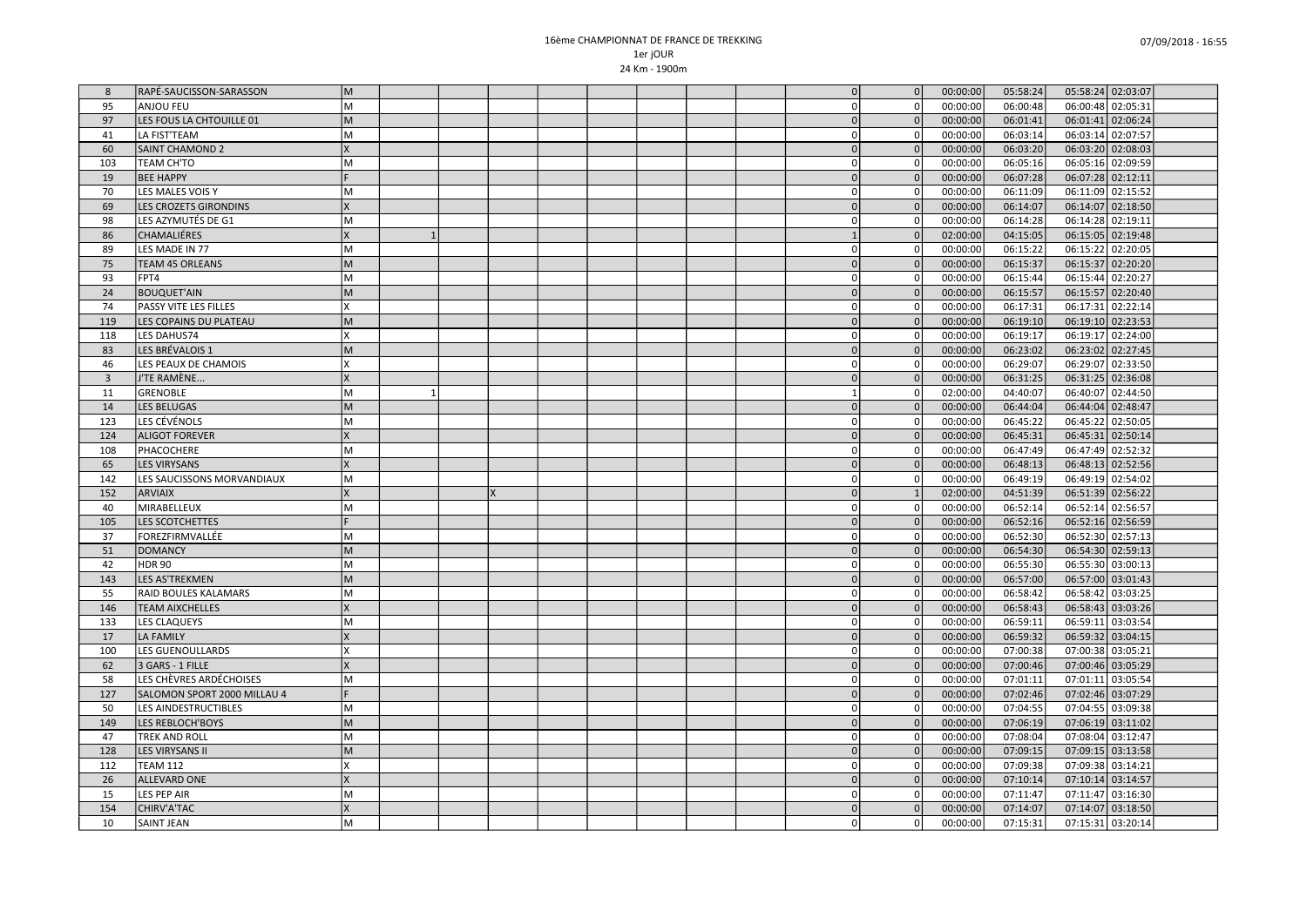| 76        | LES SANGLIERS DE L'ARCLUSAZ 1      | M       |                                          |  |  |  | $\Omega$       | $\overline{0}$       | 00:00:00 | 07:22:01 | 07:22:01 03:26:44 |  |
|-----------|------------------------------------|---------|------------------------------------------|--|--|--|----------------|----------------------|----------|----------|-------------------|--|
| 48        | <b>BORN TO BE WILD</b>             | lм      |                                          |  |  |  | $\overline{0}$ | $\overline{0}$       | 00:00:00 | 07:30:05 | 07:30:05 03:34:48 |  |
| 73        | <b>IEUV D'AUBER</b>                | lм      |                                          |  |  |  | $\Omega$       | 0                    | 00:00:00 | 07:30:42 | 07:30:42 03:35:25 |  |
| 153       | <b>CHAMONIX</b>                    | ΙX      |                                          |  |  |  | 0 l            | $\overline{0}$       | 00:00:00 | 07:30:50 | 07:30:50 03:35:33 |  |
| 147       | LES FUMEURS DE GITANE              | M       |                                          |  |  |  |                | 0                    | 02:00:00 | 05:32:47 | 07:32:47 03:37:30 |  |
| 159       | <b>SGM</b>                         | lм      |                                          |  |  |  | $\Omega$       | οI                   | 00:00:00 | 07:33:35 | 07:33:35 03:38:18 |  |
| 121       | VAL D'ARLY 2                       | lχ      |                                          |  |  |  |                | $\overline{0}$       | 00:00:00 | 07:33:47 | 07:33:47 03:38:30 |  |
| 117       | LES CONQUÉRANTS NORMANDS           | lм      |                                          |  |  |  | $\overline{0}$ | $\circ$              | 00:00:00 | 07:41:44 | 07:41:44 03:46:27 |  |
| 99        | <b>ROCAFORTIS</b>                  | lм      |                                          |  |  |  | $\Omega$       | $\overline{0}$       | 00:00:00 | 07:42:26 | 07:42:26 03:47:09 |  |
| 106       | D+3464M                            | lм      |                                          |  |  |  | 0 l            | 0                    | 00:00:00 | 07:43:01 | 07:43:01 03:47:44 |  |
| 9         | SAPEUR POMPIER SAINT JEAN D'ANGÉLY | M       |                                          |  |  |  | 0l             | $\overline{0}$       | 00:00:00 | 07:43:32 | 07:43:32 03:48:15 |  |
| 39        | NI ARTH'ROSE, NINA'RTHRITE         | lχ      |                                          |  |  |  | 0 l            | 0                    | 00:00:00 | 07:44:17 | 07:44:17 03:49:00 |  |
| 92        | <b>LES AINCONSCIENTS</b>           | lχ      |                                          |  |  |  | 0              | $\overline{0}$       | 00:00:00 | 07:45:34 | 07:45:34 03:50:17 |  |
| 140       | NEUVILLE                           | M       |                                          |  |  |  | $\overline{0}$ | οI                   | 00:00:00 | 07:46:07 | 07:46:07 03:50:50 |  |
| 72        | LES DÉBOUSSOLÉS DE LA CENTRALE     | Ιx      |                                          |  |  |  | $\overline{0}$ | 0                    | 00:00:00 | 07:48:44 | 07:48:44 03:53:27 |  |
| 109       | 13KING                             | lχ      |                                          |  |  |  | 0 l            | οI                   | 00:00:00 | 07:49:16 | 07:49:16 03:53:59 |  |
| 84        | LES BRÉVALOIS 2                    | lм      |                                          |  |  |  | $\overline{0}$ | 0                    | 00:00:00 | 07:54:09 | 07:54:09 03:58:52 |  |
| 136       | LES TUCHES4                        | lм      | $\mathcal{P}$                            |  |  |  | 21             | οI                   | 04:00:00 | 03:59:58 | 07:59:58 04:04:41 |  |
| 157       | <b>LES BAS ALPINS</b>              | lχ      |                                          |  |  |  | 0              | 0                    | 00:00:00 | 08:00:35 | 08:00:35 04:05:18 |  |
| 18        | TEAM SOBRÉ 01                      | M       |                                          |  |  |  | 0              | 1                    | 02:00:00 | 06:01:35 | 08:01:35 04:06:18 |  |
| 116       | <b>LES MONCHUS</b>                 | M       |                                          |  |  |  | $\mathbf{1}$   | $\overline{0}$       | 02:00:00 | 06:01:44 | 08:01:44 04:06:27 |  |
| 139       | A L'ARRACHE                        | M       |                                          |  |  |  |                | οI                   | 02:00:00 | 06:03:38 | 08:03:38 04:08:21 |  |
| 81        | LES TREKKASSÉS                     | M       |                                          |  |  |  |                | 0                    | 00:00:00 | 08:07:45 | 08:07:45 04:12:28 |  |
| 52        | <b>LES TACS ATTACS</b>             | lχ      |                                          |  |  |  | $\overline{0}$ | 0                    | 00:00:00 | 08:08:00 | 08:08:00 04:12:43 |  |
| 23        | <b>LES AIN'SOUCIANTES</b>          |         |                                          |  |  |  | 0              | $\overline{0}$       | 00:00:00 | 08:10:01 | 08:10:01 04:14:44 |  |
| 59        | LES REBLOCH' GIRLS                 | ١F      |                                          |  |  |  | 0              | 1                    | 02:00:00 | 06:11:49 | 08:11:49 04:16:32 |  |
| 155       | <b>LES BONS DERNIERS</b>           | lχ      |                                          |  |  |  | 0              | $\overline{0}$       | 00:00:00 | 08:12:06 | 08:12:06 04:16:49 |  |
| 53        | LES BOUQUET'AIN 2                  | lм      |                                          |  |  |  | 0              | 0                    | 00:00:00 | 08:12:25 | 08:12:25 04:17:08 |  |
| 122       | EUSKALBREIZH78 TEAM                |         |                                          |  |  |  | 0              | 0                    | 00:00:00 | 08:13:33 | 08:13:33 04:18:16 |  |
| 56        | <b>LES BORDILLES</b>               | lм      |                                          |  |  |  | $\Omega$       | οI                   | 00:00:00 | 08:14:59 | 08:14:59 04:19:42 |  |
| 85        | --GLG--                            | lм      |                                          |  |  |  |                | $\overline{0}$       | 02:00:00 | 06:19:30 | 08:19:30 04:24:13 |  |
| 132       | LES HEMORROIDES RABELAISIENNES     | M       |                                          |  |  |  | $\overline{0}$ | $\overline{0}$       | 00:00:00 | 08:20:29 | 08:20:29 04:25:12 |  |
| 13        | LES AIN'TRÉPIDES                   | lχ      |                                          |  |  |  | $\Omega$       | $\overline{0}$       | 00:00:00 | 08:39:01 | 08:39:01 04:43:44 |  |
| 137       | SALOMON SPORT 2000 LAGUIOLE 5      | lм      | $\overline{1}$                           |  |  |  | 1              | οI                   | 02:00:00 | 06:39:48 | 08:39:48 04:44:31 |  |
| 32        | <b>FAELCHRIGUI</b>                 | Ιx      |                                          |  |  |  | 0              | 0                    | 00:00:00 | 08:47:54 | 08:47:54 04:52:37 |  |
| 64        | COEUR FIDÈLE                       | lм      | -1                                       |  |  |  | 1              | 0                    | 02:00:00 | 06:48:27 | 08:48:27 04:53:10 |  |
| 90        | <b>CSP EPAGNY</b>                  | M       |                                          |  |  |  |                | $\overline{0}$       | 02:00:00 | 06:56:17 | 08:56:17 05:01:00 |  |
| 63        | MENTAL2CHIPS                       | lм      |                                          |  |  |  |                | $\overline{0}$       | 02:00:00 | 07:08:51 | 09:08:51 05:13:34 |  |
| 45        | <b>CHARTREUSE VERTE</b>            | lм      |                                          |  |  |  |                | $\overline{0}$       | 02:00:00 | 07:10:18 | 09:10:18 05:15:01 |  |
| 134       | <b>LES ROZEN'S</b>                 | ١F      |                                          |  |  |  | $\overline{0}$ | 0                    | 00:00:00 | 09:38:28 | 09:38:28 05:43:11 |  |
| 12        | PONTCH <sub>2</sub>                | Ιx      |                                          |  |  |  | $\Omega$       | $\mathbf{0}$         | 00:00:00 | 09:39:12 | 09:39:12 05:43:55 |  |
| 66        | LES PICHOUS VOIRONNAIS             | lχ      | $\overline{2}$                           |  |  |  | $\overline{2}$ | 0                    | 04:00:00 | 05:42:13 | 09:42:13 05:46:56 |  |
| 57        |                                    | lм      |                                          |  |  |  |                | $\overline{0}$       | 02:00:00 | 07:43:18 |                   |  |
|           | <b>LES VIEUX BRISCARDS</b>         |         |                                          |  |  |  |                |                      |          |          | 09:43:18 05:48:01 |  |
| 36        | MAL'AINX                           | lχ      | $\mathbf{1}$<br>$\overline{\phantom{0}}$ |  |  |  | 1              | 0 <br>$\overline{0}$ | 02:00:00 | 07:45:34 | 09:45:34 05:50:17 |  |
| 80        | <b>LES BARBICHES</b>               | M<br>lм | $\overline{2}$                           |  |  |  |                | οI                   | 04:00:00 | 05:57:47 | 09:57:47 06:02:30 |  |
| 135       | LES SHERPAS DU HAVRE               |         |                                          |  |  |  |                | $\overline{0}$       | 04:00:00 | 06:00:25 | 10:00:25 06:05:08 |  |
| 114<br>27 | LES PETITS PEDESTRES               | lм      | $\overline{1}$                           |  |  |  | $\mathbf{1}$   |                      | 02:00:00 | 08:09:48 | 10:09:48 06:14:31 |  |
|           | LES T.T.B.M DU 01                  | lм      |                                          |  |  |  |                | οI<br>$\mathbf{1}$   | 02:00:00 | 08:12:25 | 10:12:25 06:17:08 |  |
| 138       | <b>LES MAOUEZ</b>                  |         |                                          |  |  |  | $\Omega$       |                      | 02:00:00 | 08:16:01 | 10:16:01 06:20:44 |  |
| 145       | LUBERIDER                          | ΙX      | 2                                        |  |  |  |                | Οl                   | 04:00:00 | 06:38:30 | 10:38:30 06:43:13 |  |
| 125       | <b>MERO TREK TEAM</b>              | lм      | $\overline{2}$                           |  |  |  |                | $\overline{0}$       | 04:00:00 | 06:52:35 | 10:52:35 06:57:18 |  |
| 88        | ARGENTEUIL 2                       | M       | $\overline{2}$                           |  |  |  | $\overline{2}$ | $\overline{0}$       | 04:00:00 | 06:57:21 | 10:57:21 07:02:04 |  |